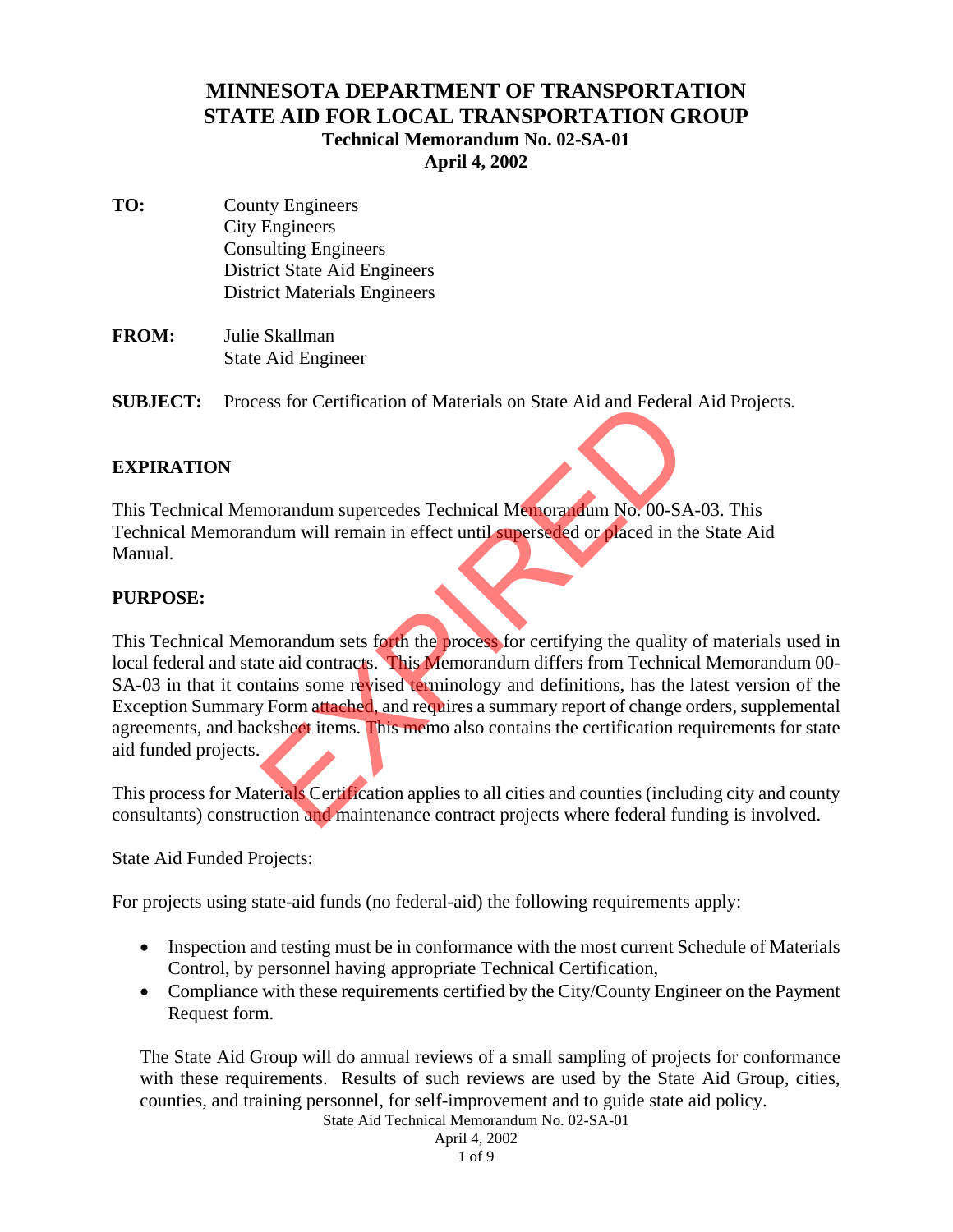A separate form documenting exceptions is not required, however, it is expected that exceptions will be properly resolved and supporting documentation placed in the agency's project file. Also, the Independent Assurance Schedule does not apply to state-aid funded projects. For more information on state-aid projects, refer to the State Aid Manual

# **BACKGROUND:**

The Quality Assurance Program consists of all those planned and systematic actions necessary to provide confidence that a product or service provided by a highway construction contractor or a construction product vendor meets the requirements for quality.

The Quality Assurance Program consists of three parts, the Acceptance Program, the Independent Assurance Program, and Materials Certification. Each of the three major parts of the Quality Assurance Program include several specific components as listed below:

|                                | roburunce rrogram, and matematic certification. Each of the three major parts of the<br>Assurance Program include several specific components as listed below:                                                                                                                                                                                                                                                                                                                                           |
|--------------------------------|----------------------------------------------------------------------------------------------------------------------------------------------------------------------------------------------------------------------------------------------------------------------------------------------------------------------------------------------------------------------------------------------------------------------------------------------------------------------------------------------------------|
| <b>Acceptance Program</b>      | Acceptance/Assurance/Verification Sampling and Testing<br><b>Quality Control Testing (Certified Plants)</b><br><b>Small Quantity Acceptance</b><br><b>Schedule of Materials Control</b><br>Qualified Laboratories (Central, District, and Field)<br><b>AMRL Laboratory Accreditation</b><br><b>Plant Monitoring</b><br><b>Certified Plants</b><br><b>Technician Certification</b><br><b>Equipment Calibration</b><br><b>Approved Products</b><br><b>Pre-Cast Plant Inspection</b><br>Dispute resolutions |
| <b>Independent Assurance</b>   | <b>Independent Assurance Inspector (IAI)</b><br><b>Evaluations and Reviews</b><br>Schedule of Independent Assurance Sampling and Testing<br>Laboratory Companion Samples (from Schedule of Materials Control)<br>Proficiency Samples (Round Robins)                                                                                                                                                                                                                                                      |
| <b>Materials Certification</b> | Project Materials Certification (Current Tech Memo)<br><b>Annual "OMRR" Project Compliance Reviews</b>                                                                                                                                                                                                                                                                                                                                                                                                   |

This State Aid Technical Memorandum describes the process for the Materials Certification part of the Quality Assurance Program.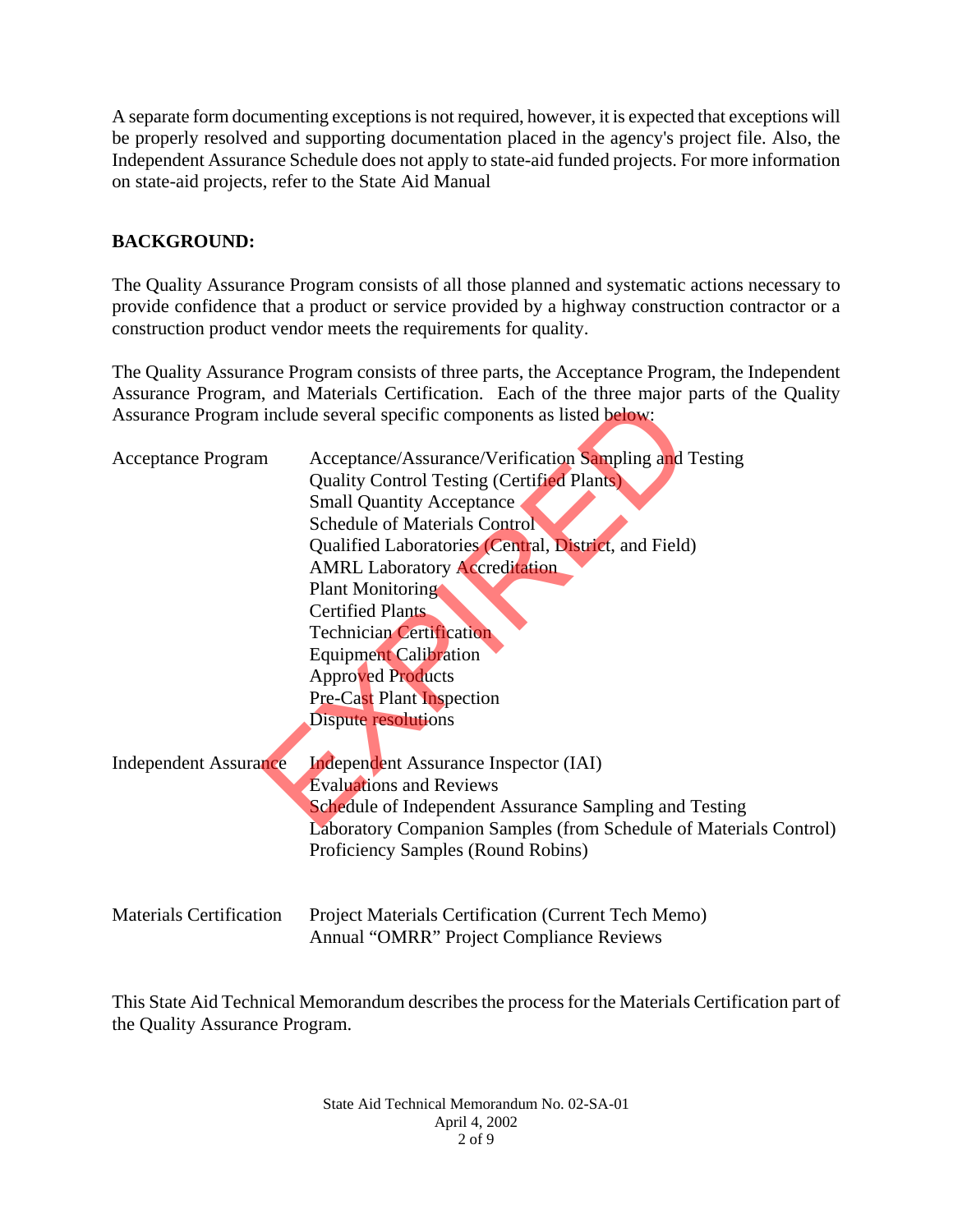#### **DEFINITIONS:**

**Acceptance Program**. All factors that comprise the determination of the quality of products as specified in the contract requirements. These factors include verification sampling, testing, and inspection and may include results of quality control sampling and testing.

**AMRL.** AASHTO Materials Reference Laboratory.

**Approved Products.** Products which can be accepted based upon a manufacturer's representation that a product complies with all contract requirements, usually identified by a product name. Common examples are concrete admixtures, joint sealers, raised pavement markers, and sign sheeting.

**Certified Products.** Products, which can be accepted, based upon a manufacturer's certificate of compliance. Certified products are sometimes referred to as from *'certified* sources' or 'approved manufacturers.' Common examples are asphalt, cement, fly ash, paint, and seed.

**Field sampling and testing.** Acceptance tests identified in the *Schedule of Materials Control* as 'Field Tests,' taken and performed by a county or city representative. Field tests are commonly run in the field or in a field laboratory, but may be run at any qualified laboratory.

**Independent Assurance (IA) Program.** Activities that are an unbiased and independent evaluation of all the sampling and testing procedures used in the Acceptance Program. The program covers sampling procedures, testing procedures, and testing equipment, and is defined in the *Schedule of Independent Assurance Sampling and Testing.* **Example 18** Froducts are sometimes referred to as from **Conduct** are sometimes referred to as from **Conductive Common examples** are asphalt, cement, fly ash, paint, and so mmon examples are asphalt, cement, fly ash, pain

**Laboratory testing** or **field companion testing**. Tests performed by a county, city, district or central laboratory on a companion sample to the field test, as identified in the *Schedule of Materials Control.* Not to be performed by the same person and/or equipment as the field test.

Materials Certification. A process that provides reasonable assurance that all aspects of the Acceptance Program have been satisfactorily completed and that the materials incorporated are in close conformance to the contract specifications.

**OMRR.** The Office of Materials and Road Research which, among other sections, includes the Materials Section and the Pavement Engineering Section. The Pavement Engineering Section contains the Grading and Base, Bituminous, and Concrete Units, traditionally referred to as the 'specialty offices.'

**Project Engineer.** The County or City Engineer, or other registered professional engineer, delegated by the County of City Engineer to have responsible charge of the project.

**Proficiency samples.** Homogeneous samples that are distributed and tested by two or more laboratories. The test results are compared to assure that the laboratories are obtaining the same results. Commonly, two homogenous samples are created by splitting a larger sample and are called 'companion samples.'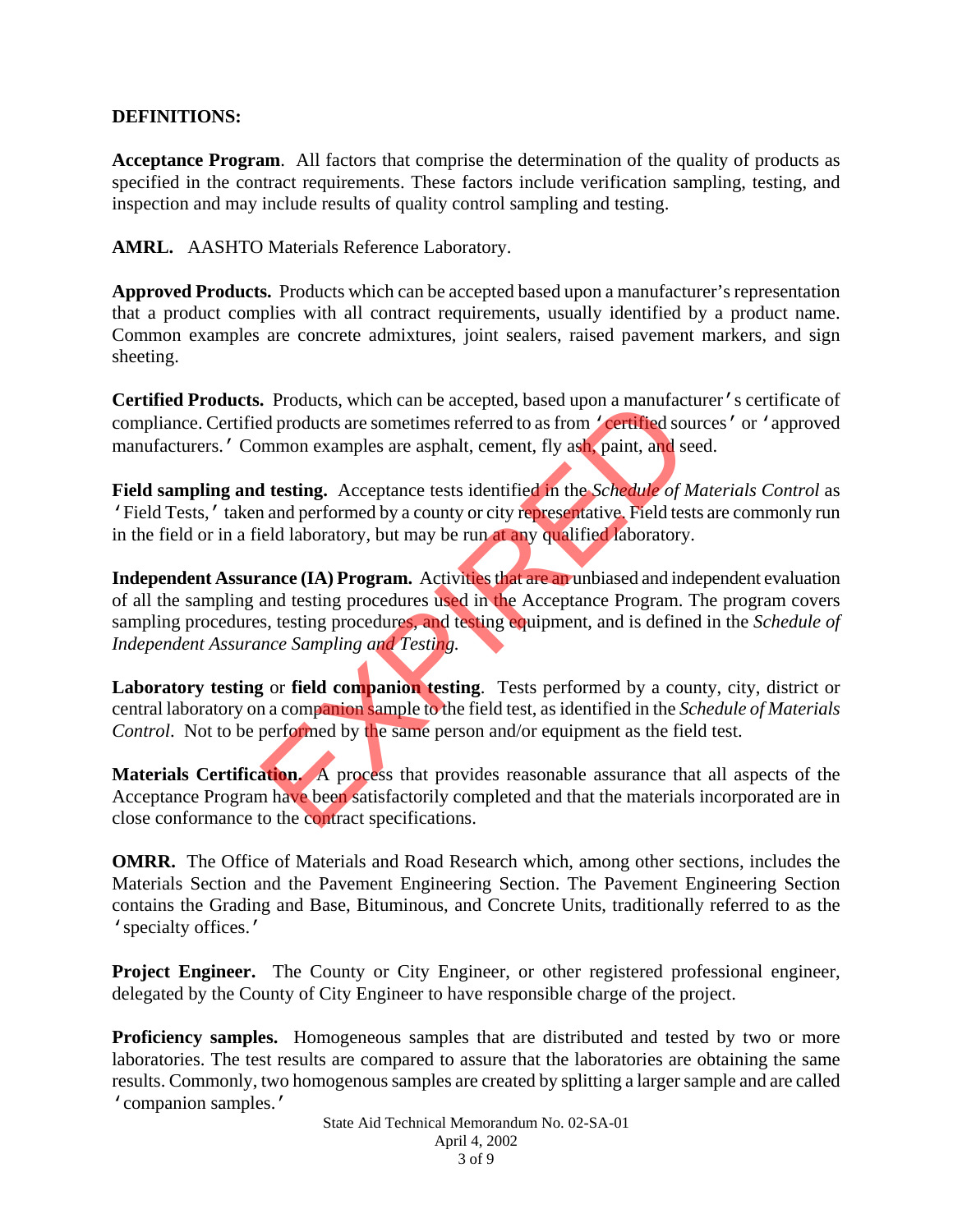**Quality assurance testing** or **quality control companion testing.** Testing performed by the county or city on companion samples to the contractor or vendor's quality control samples. Also known as QA testing.

**Quality control sampling and testing.** Testing performed by the contractor on samples taken by the contractor for process control that is used as a part of the acceptance decision as defined by the *Schedule of Materials Control*. Also known as QC testing or process control testing. A county or city representative is required to observe a minimum number of some types of quality control samples and tests.

**Qualified laboratories.** Laboratories that are capable as defined by appropriate Mn/DOT programs. As a minimum, each laboratory has a program for checking test equipment and the laboratory keeps records of calibration checks. Qualified sampling and testing personnel are used whenever performing acceptance tests for counties and cities on Federal-aid or state aid projects.

**Qualified sampling and testing personnel.** Personnel who are certified by the Technical Certification Program for tests they perform.

**SALT.** The Minnesota Department of Transportation's State Aid for Local Transportation Group.

**Verification companion testing.** Testing performed by the contractor or vendor on a companion to the county or city verification sample. These test results are required to be used in the contractor or vendor's quality control program.

**Verification sampling and testing.** Sampling and testing which is performed by the county or city on samples taken by the county or city personnel independently of the quality control samples and which is used as a part of the acceptance decision to validate the quality of the material which is being accepted based upon quality control testing. from checks. Qualitied sampling and testing personnel<br>not destis for counties and cities on Federal-aid or state aid<br>g and testing personnel. Personnel who are certified<br>in for tests they perform.<br>Nota Department of Transp

# **IMPLEMENTATION:**

The general procedure described in the previous Technical Memorandum became effective in March of 2000. This Technical Memorandum is effective immediately.

The changes are: 1) Additional definitions of Exceptions and Non Exceptions

- 2) Revised MATERIALS CERTIFICATION EXCEPTIONS SUMMARY FORM TP-02171-04
- 3) Requirement for Summary Report of Supplemental Agreements, Change Orders and Backsheet Items that Address Exceptions.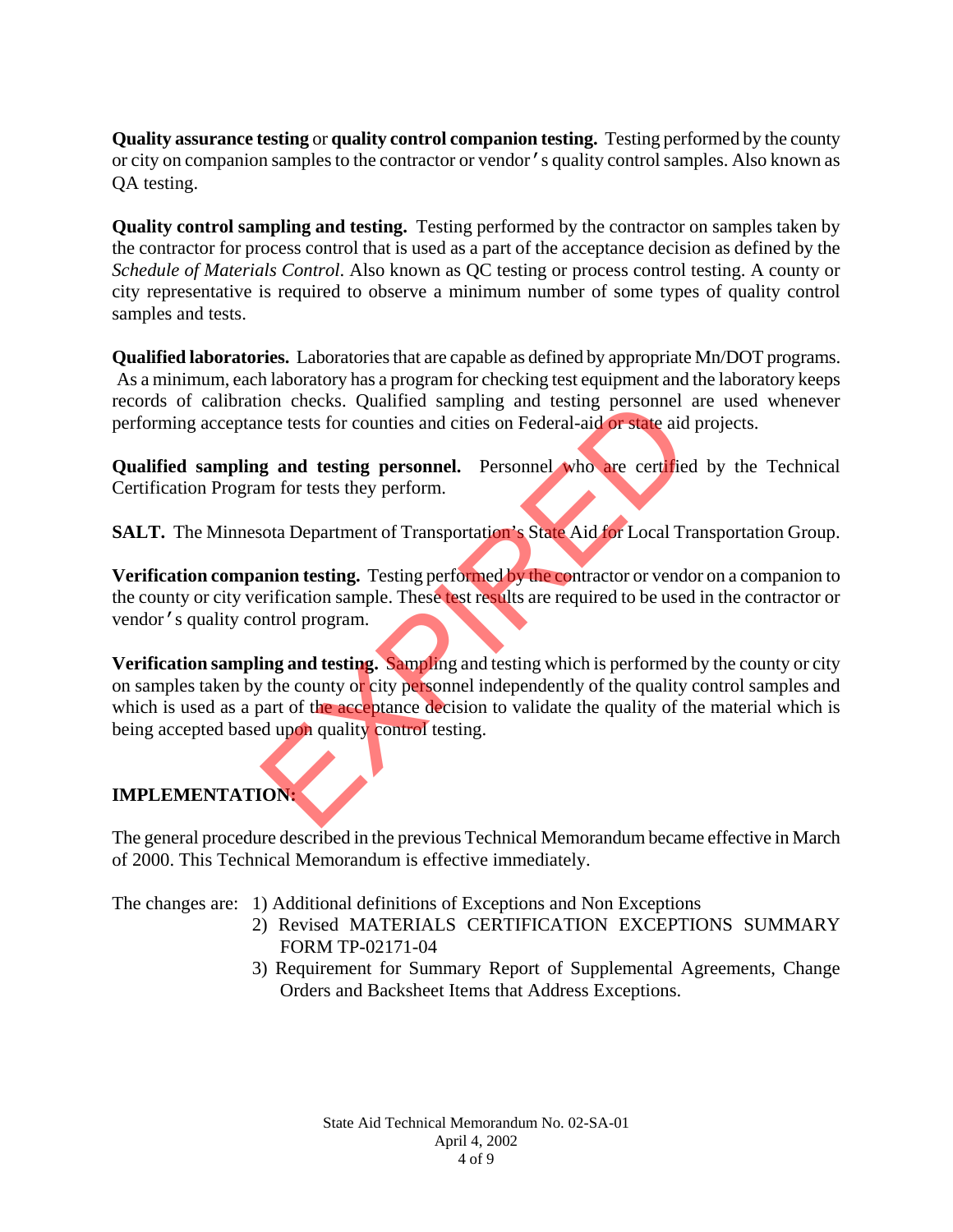# **MATERIALS CERTIFICATION PROCESS**

#### Field Documentation:

The Acceptance Program is used to verify material quality as materials are incorporated into a project, accepted, and paid for. Whenever exceptions to the Acceptance Program requirements occur, those exceptions and corresponding resolutions are documented.

During the course of the project, and prior to or at the time of Final Acceptance of Work (Mn/DOT Spec 1516.2), the Project Engineer will record exceptions and resolutions on form TP-02171-04 and/or document exceptions and resolutions by Supplemental Agreement, Change Order or Backsheet Item. The Project Engineer will consult with and request input from the District Materials Engineer and the appropriate Specialty Offices. Both the Project Engineer and the District Materials Engineer sign form TP-02171-04 to indicate that they have had the opportunity to provide input. Specialty Offices provide input to form TP-02171-04 or provide separate documentation that allows the Project Engineer to complete the form. At the time of Final Acceptance of Work, form TP-02171-04 should be completed and all exceptions resolved.

For traditional federal-aid projects, as per procedures issued by the Office of Construction and Contract Administration, after Final Acceptance of Work on traditional Federal-Aid projects, the Project Engineer submits the Finals package to the Office of Construction and Contract Administration for the quantity documentation audit. Form TP-02171-04 is one of the required components of the Finals package.

If form TP-02171-04 is not included, the Office of Construction and Contract Administration will contact the District and request form TP-02171-04 and delay submittal of the Final Voucher until it is submitted. If form TP-02171-04 is present, and upon completion of other required activities, the Office of Construction and Contract Administration will send the Final Voucher to the Project Engineer for signature. When the Project Engineer signs the Final Voucher, the project is certified. sign form TP-02171-04 to indicate that they have had the optices provide input to form TP-02171-04 or provide separate ingineer to complete the form. At the time of Final Accept<br>also expanded the completed and all exceptio

The Office of Construction and Contract Administration need not review the content of form TP-02171-04 to complete the certification. The Office of Materials and Road Research will review the content of the form for its own information and to provide feedback to District personnel. **All exceptions to the Acceptance Program requirements must be recorded on form TP-02171-04 or listed on the Summary Report of Supplemental Agreements, Change Orders, and Backsheet Items attached to form TP-02171-04.**

On Delegated Contract Process Projects (DCP's) there are no Finals packages submitted to Mn/DOT's Office of Construction and Contract Administration for a quantity documentation review. Therefore, the Project Engineer on a DCP project must maintain the completed Form TP-02171-04 in the project file and submit a copy to the District State Aid Engineer. The Materials Certification instrument on DCP projects will be the "Report of Final Estimate" (Fig A 5-892.431 in the State Aid Manual), which contains similar certification language.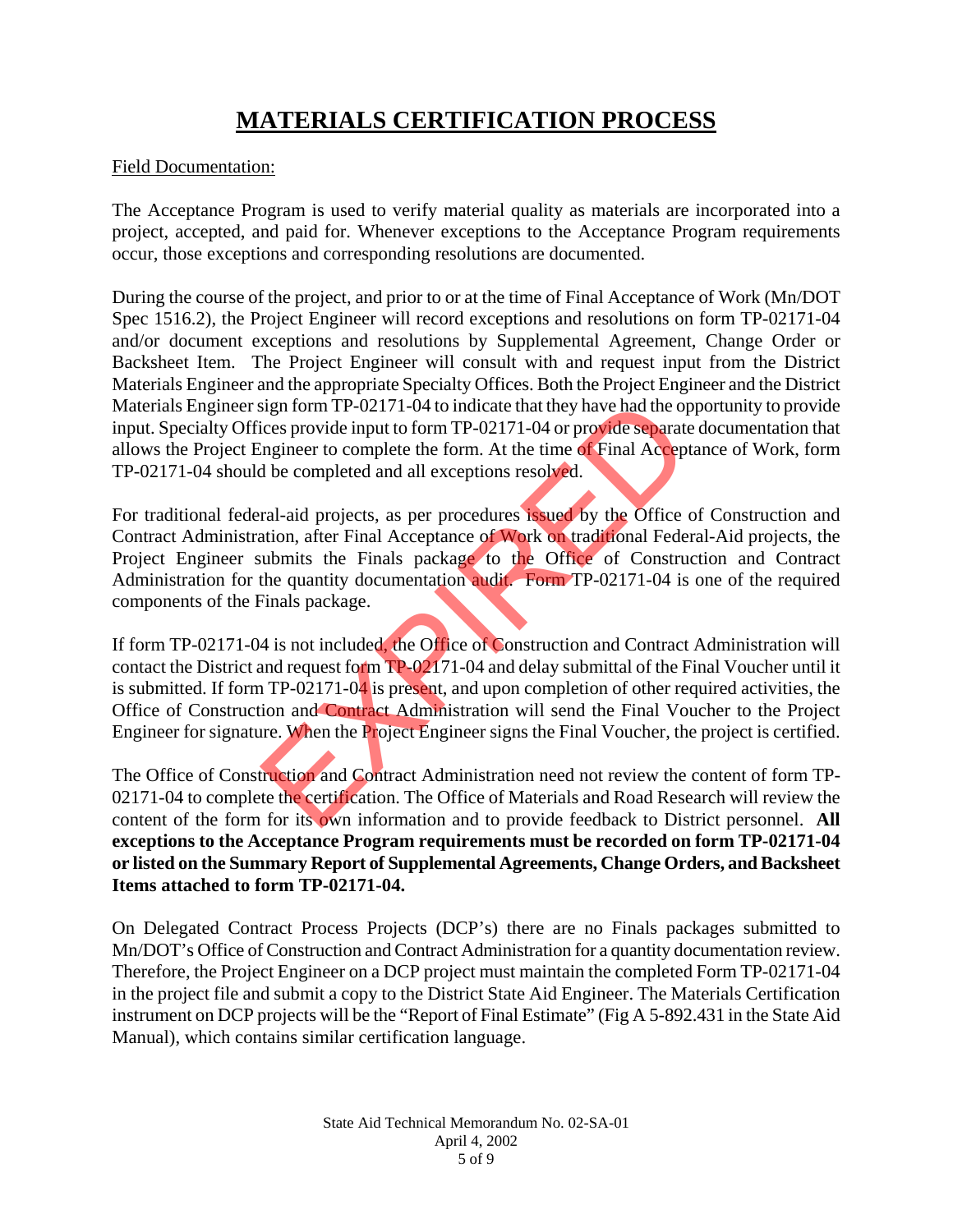The following are EXCEPTIONS:

| <b>Failing Tests</b>                     | Any failure of an acceptance test, meaning a field test, quality control test, or<br>verification test. Corrections or deducts resulting from failing tests must be<br>listed as resolutions of exceptions.                                                                                                      |
|------------------------------------------|------------------------------------------------------------------------------------------------------------------------------------------------------------------------------------------------------------------------------------------------------------------------------------------------------------------|
| <b>Missing Tests</b>                     | Any missed field test, quality control test, or verification test. Tests include<br>required observations of quality control tests.                                                                                                                                                                              |
| <b>Test Tolerance</b>                    | Any tolerance failure between an acceptance test and the corresponding<br>companion proficiency or Independent Assurance sample test. Companion<br>sample tests are performed between:                                                                                                                           |
|                                          | Field and Laboratory samples<br>Quality control and quality assurance samples<br>Verification and verification companion samples<br>Field and Independent Assurance samples<br>Quality control and Independent Assurance samples<br>Plant observer's quality assurance or verification samples and IA<br>samples |
|                                          | Note that when an acceptance test passes and the companion proficiency or<br>Independent Assurance sample fails but is within the allowed tolerance, there is<br>no exception to be documented.                                                                                                                  |
|                                          | Non-Certified Testers Any acceptance samples taken or tests performed by non-certified or under-<br>certified testers. This includes contractor quality control tests when used for<br>acceptance and agency verification tests. Tests not performed in a qualified<br>laboratory are also exceptions.           |
| Other Exceptions                         | Material accepted from a non-approved source, missing certificates of<br>compliance, etc.                                                                                                                                                                                                                        |
| Exception<br>Clarifications              | Independent Assurance tests fails and is out of tolerance $=$ Exception.                                                                                                                                                                                                                                         |
|                                          | Individual test out of tolerance, but moving average within limits $=$<br>Exception for individual test out of tolerance.                                                                                                                                                                                        |
|                                          | Bituminous test results in the warning band (year 2000 and older<br>specifications) = Exception, reduce payment in accordance with<br>specifications.                                                                                                                                                            |
| The following are <u>not</u> Exceptions: | Paving without a Mixture Design Report/Recommendation $=$ Exception.                                                                                                                                                                                                                                             |
|                                          | Low concrete cylinder strength. Not an exception unless cylinder strength is<br>State Aid Technical Memorandum No. 02-SA-01                                                                                                                                                                                      |

April 4, 2002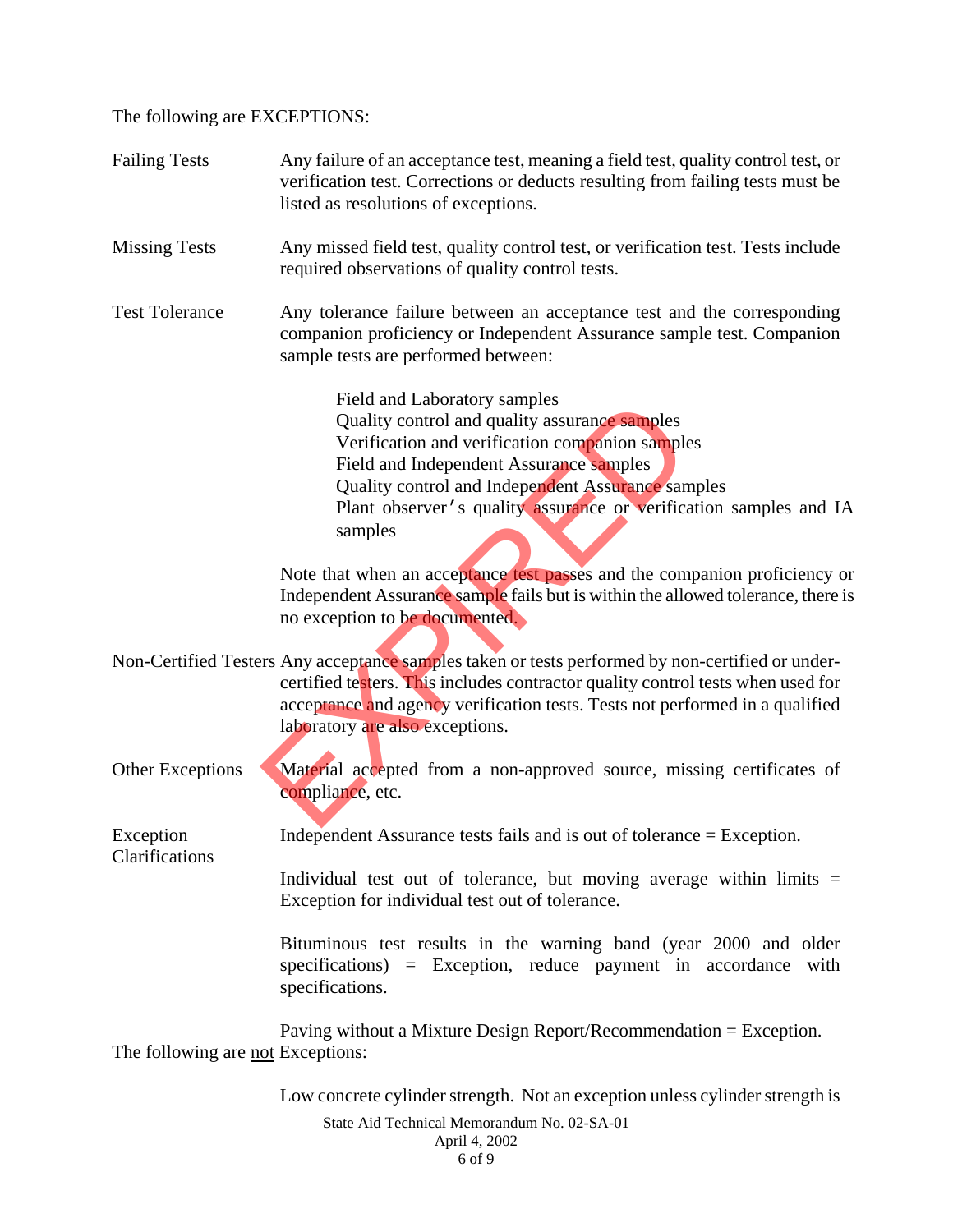specified on that project.

Field QC test passes, lab QA test fails and the tests are within tolerance.

 Independent Assurance test fails and is within tolerance of a passing field test.

 QA test does not meet JMF/broadband requirements, QC test meets requirements and the tests are within tolerance.

 Out of tolerance test on bituminous summary sheet, with a retest that is within tolerance.

 Bituminous gradation tests outside the current Mixture Design Report/JMF but within the requested mix adjustment. Not an exception if the requested mix adjustment is approved. When the request is approved, it should be considered effective from the time it was made and noted on the daily summary sheet.

 Missed Independent Assurance (IA) tests. Not an exception that must be listed on the Materials Certification Exception summary Form. However, Mn/DOT must provide an Annual IA Report to the Federal Highway Administration that lists the number of missed IA tests. The District Materials Engineer is responsible for tracking the number of missed IA tests and reporting that number annually to the Pavement Engineer for compilation into the Mn/DOT annual report to the FHWA. The latest version of the Exceptions Summary Form has check boxes to assist with the tracking of IA activities. Bituminous gradation tests outside the current Mixture<br>but within the requested mix adjustment. Not an excep<br>mix adjustment is approved. When the request is app<br>considered effective from the time it was made and<br>summary sh

NOTE: A summary type report has been developed in CARRS for change orders, supplemental agreements and backsheet items.

**All exceptions not covered by change orders, supplemental agreements or backsheet summary reports need to be listed on the Exception Summary Form. A copy of the change order, supplemental agreement, and Backsheet summary reports must be attached to the Exception Summary Form TP-02171-04.** 

Resolutions are required for all exceptions recorded on form TP-02171-04. Resolutions can be brief, but must describe the action taken or the rationale for taking no action. Supporting documentation should be contained in the file. Examples of actions taken as resolutions may include "standard deduct applied," or "\$ per unit deduct applied," or "mix change made and testing rate increased," or "testing equipment recalibrated, test rerun and passed," etc.

Resolutions may also result in no actions having been taken. This is an acceptable resolution when accompanied by appropriate rationale. Often, "substantial compliance" or "in close conformity" will be used as resolutions in these situations. Generally these resolutions should only be used for a

State Aid Technical Memorandum No. 02-SA-01

April 4, 2002 7 of 9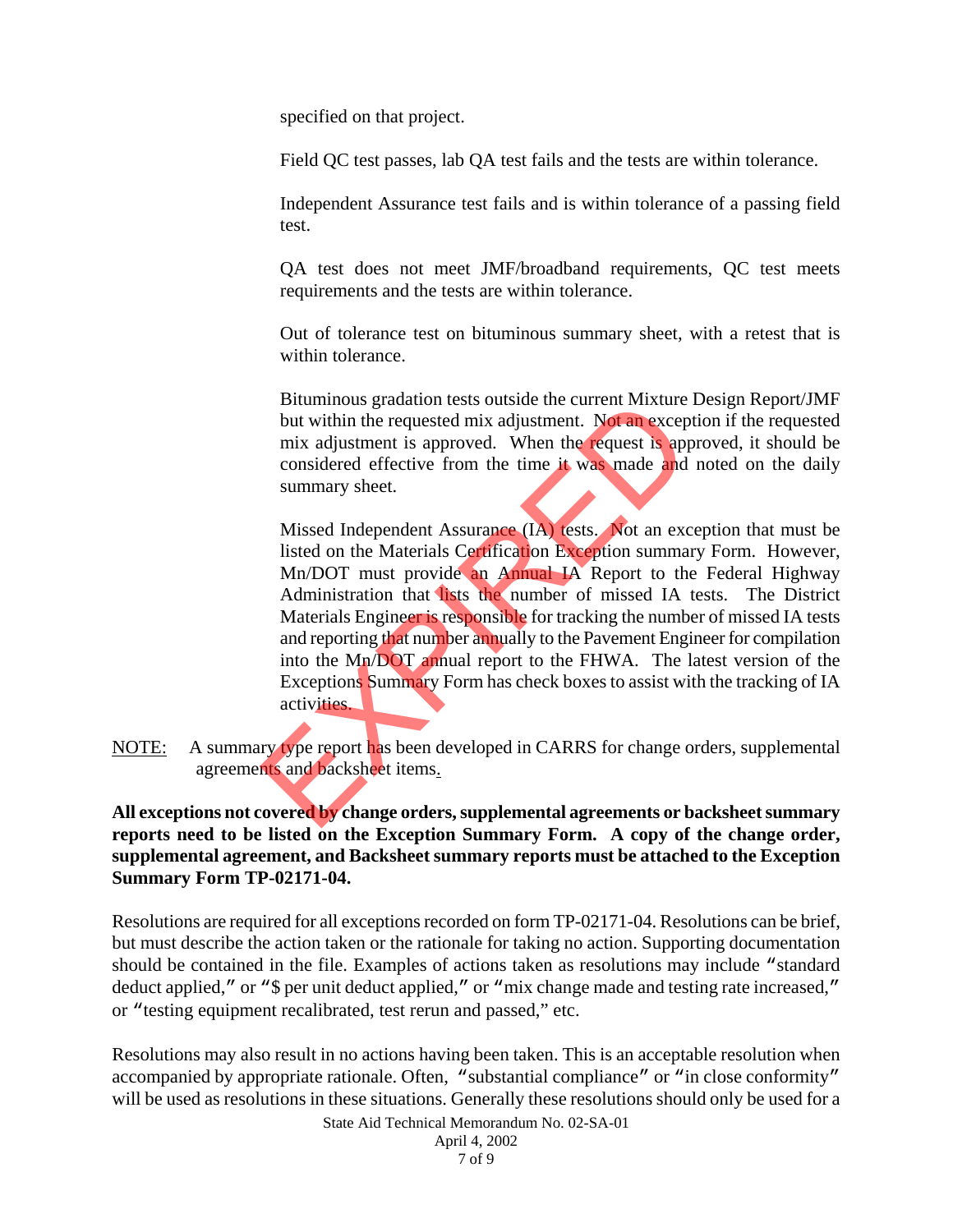minor test failure or the omission of a few out of many required tests. Rationale for taking no action must be included on the form or referenced.

### Certificate of Final Contract Acceptance:

Materials Certification applies to the Acceptance Program activities only. The certification instrument will be the Certificate of Final Contract Acceptance contained on the Final Voucher or the Request for Final Payment. It is the responsibility of the project engineer to verify that all aspects of the Acceptance Program were complied with and those exceptions are appropriately resolved and duly documented in the project file.

By signing the Certificate of Final Acceptance or Request for Final Payment, the Project Engineer is certifying that all aspects of the project have been properly completed. This Technical Memorandum describes the materials aspects of that certification. The certification for materials consists of the following.

- 1. All materials incorporated into the project were in conformance with the approved plans, special provisions, and specifications (including approved changes).
- 2. The required number of observations were made and/or samples taken, tested, and compared to companion sample test results (where applicable) in conformance with the minimum testing rates listed in the *Schedule of Materials Control* and project special provisions.
- 3. All county, city and contractor project personnel performing acceptance testing were certified at the appropriate level for the tests performed. All acceptance tests not performed by project personnel were performed by a qualified laboratory or by Mn/DOT central or plant inspection. also assess or that certification. The certification for mate<br>sincorporated into the project were in conformance with<br>isions, and specifications (including approved changes).<br>I number of observations were made and/or sampl
- 4. All acceptance samples taken and tested as a companion to an independent assurance sample were within tolerance limits of the independent assurance companion samples.
- 5. Any exceptions to items 1-4 and resolutions to those exceptions have been duly documented and appropriate corrective measures have been taken. Form TP-02171-04 has been completed, placed in the file, and copies sent.

#### Project Compliance Reviews:

Project Compliance Reviews may be conducted by SALT and by other specialty offices. The Federal Single Audit is a separate process conducted independently by the Mn/DOT Auditor's office.

SALT will annually select projects from within various categories to review for compliance with the requirements of the Materials Certification process. Reviewing will also be done to determine compliance with SALT requirements.

SALT will determine review rates and project categories. The rate may vary from category to category of project, and complex project categories may be reviewed at a higher rate. SALT may adjust the rates as deemed necessary to provide reasonable assurance that the Materials Certification process is in compliance.